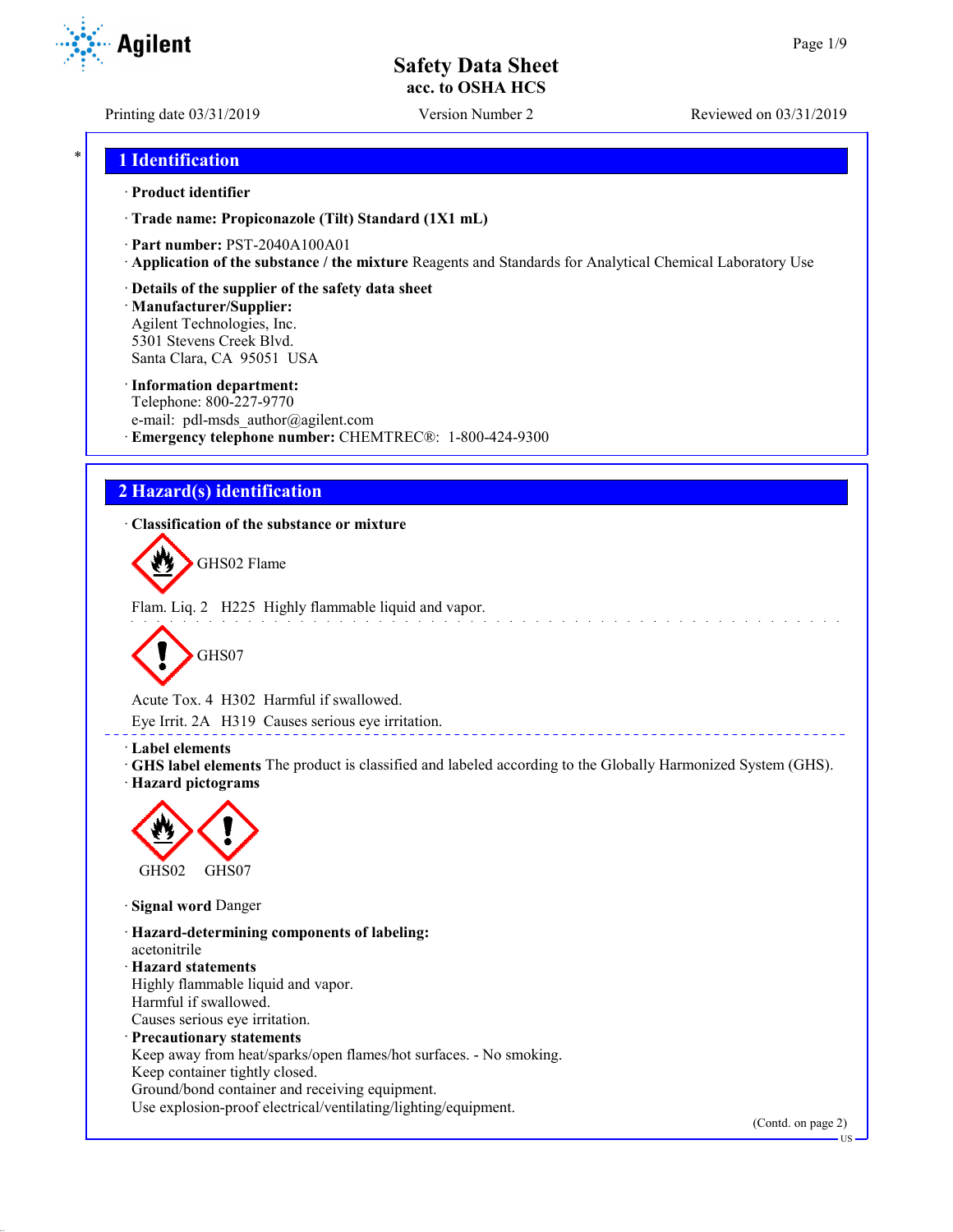Printing date 03/31/2019 Version Number 2 Reviewed on 03/31/2019

### **Trade name: Propiconazole (Tilt) Standard (1X1 mL)**

(Contd. of page 1) Use only non-sparking tools. Take precautionary measures against static discharge. Wash thoroughly after handling. Do not eat, drink or smoke when using this product. Wear protective gloves/protective clothing/eye protection/face protection. If swallowed: Call a poison center/doctor if you feel unwell. Rinse mouth. If on skin (or hair): Take off immediately all contaminated clothing. Rinse skin with water/shower. If in eyes: Rinse cautiously with water for several minutes. Remove contact lenses, if present and easy to do. Continue rinsing. If eye irritation persists: Get medical advice/attention. In case of fire: Use for extinction: CO2, powder or water spray. Store in a well-ventilated place. Keep cool. Dispose of contents/container in accordance with local/regional/national/international regulations. · **Classification system:** · **NFPA ratings (scale 0 - 4)** 2 3  $\overline{0}$  $Health = 2$ Fire  $= 3$ Reactivity  $= 0$ · **HMIS-ratings (scale 0 - 4) HEALTH**  FIRE REACTIVITY  $\boxed{0}$  Reactivity = 0 2 3  $Health = 2$ Fire  $= 3$ · **Other hazards**

- · **Results of PBT and vPvB assessment**
- · **PBT:** Not applicable.
- · **vPvB:** Not applicable.

# **3 Composition/information on ingredients**

- · **Chemical characterization: Mixtures**
- · **Description:** Mixture of the substances listed below with nonhazardous additions.
- · **Dangerous components:**

75-05-8 acetonitrile 99.987%

# **4 First-aid measures**

# · **Description of first aid measures**

- · **General information:**
- Immediately remove any clothing soiled by the product.

Symptoms of poisoning may even occur after several hours; therefore medical observation for at least 48 hours after the accident.

- · **After inhalation:** Supply fresh air; consult doctor in case of complaints.
- · **After skin contact:** Immediately rinse with water.
- · **After eye contact:**

Rinse opened eye for several minutes under running water. If symptoms persist, consult a doctor.

(Contd. on page 3)



US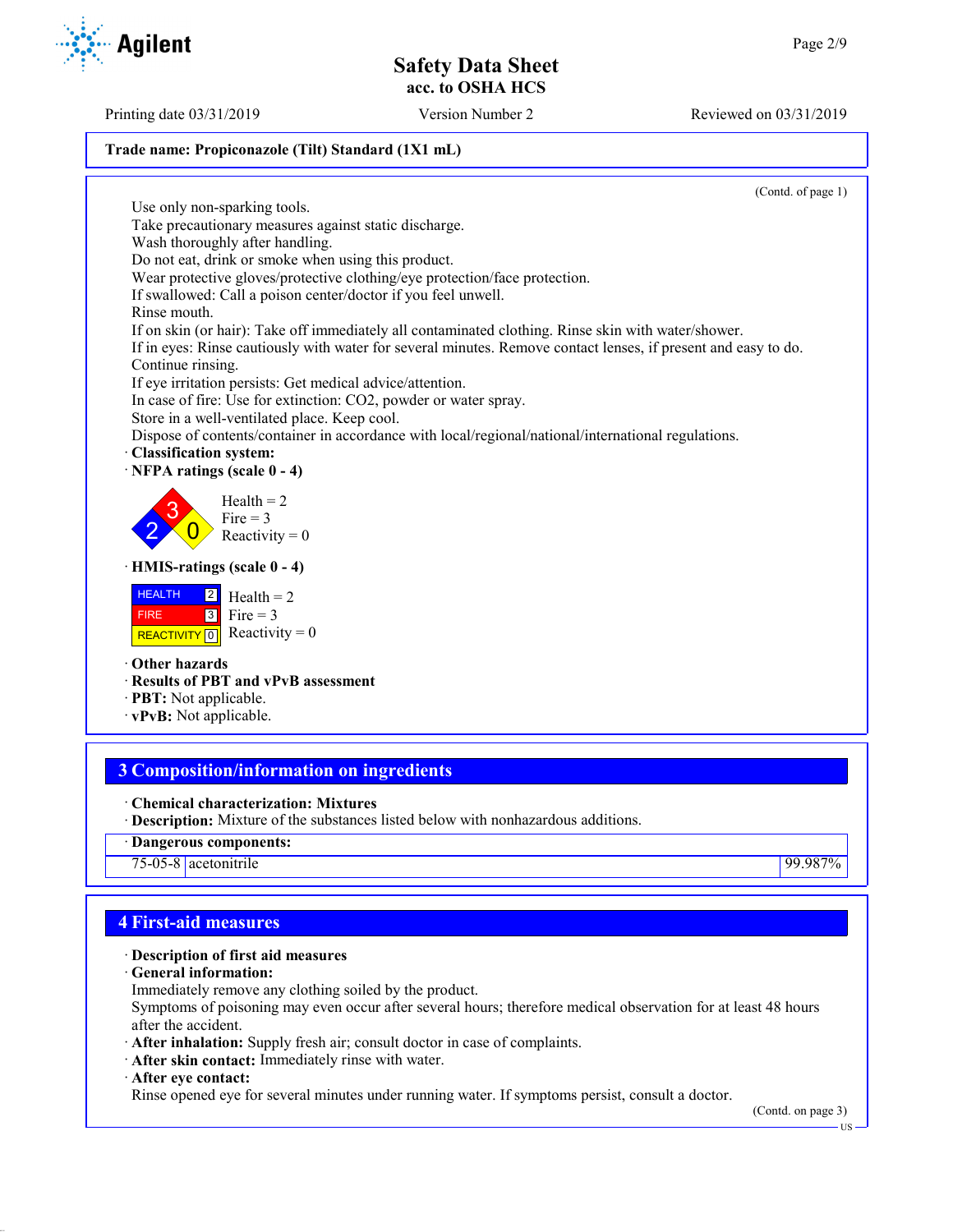Printing date 03/31/2019 Version Number 2 Reviewed on 03/31/2019

**Trade name: Propiconazole (Tilt) Standard (1X1 mL)**

(Contd. of page 2)

· **After swallowing:** Immediately call a doctor.

- · **Information for doctor:**
- · **Most important symptoms and effects, both acute and delayed** No further relevant information available. · **Indication of any immediate medical attention and special treatment needed**
- No further relevant information available.

# **5 Fire-fighting measures**

- · **Extinguishing media**
- · **Suitable extinguishing agents:**
- CO2, extinguishing powder or water spray. Fight larger fires with water spray or alcohol resistant foam.
- · **For safety reasons unsuitable extinguishing agents:** Water with full jet
- · **Special hazards arising from the substance or mixture** No further relevant information available.
- · **Advice for firefighters**
- · **Protective equipment:** No special measures required.

### **6 Accidental release measures**

| · Personal precautions, protective equipment and emergency procedures                            |           |
|--------------------------------------------------------------------------------------------------|-----------|
| Wear protective equipment. Keep unprotected persons away.                                        |           |
| · Environmental precautions: Do not allow to enter sewers/ surface or ground water.              |           |
| · Methods and material for containment and cleaning up:                                          |           |
| Absorb with liquid-binding material (sand, diatomite, acid binders, universal binders, sawdust). |           |
| Dispose contaminated material as waste according to item 13.                                     |           |
| Ensure adequate ventilation.                                                                     |           |
| · Reference to other sections                                                                    |           |
| See Section 7 for information on safe handling.                                                  |           |
| See Section 8 for information on personal protection equipment.                                  |           |
| See Section 13 for disposal information.                                                         |           |
| · Protective Action Criteria for Chemicals                                                       |           |
| $\cdot$ PAC-1:                                                                                   |           |
| 75-05-8 acetonitrile                                                                             | $13$ ppm  |
| $\cdot$ PAC-2:                                                                                   |           |
| $75-05-8$ acetonitrile                                                                           | 50 ppm    |
| $·$ PAC-3:                                                                                       |           |
| 75-05-8 $ $ acetonitrile                                                                         | $150$ ppm |

# **7 Handling and storage**

- · **Handling:**
- · **Precautions for safe handling** No special precautions are necessary if used correctly.
- · **Information about protection against explosions and fires:**
- Keep ignition sources away Do not smoke.
- Protect against electrostatic charges.
- · **Conditions for safe storage, including any incompatibilities**
- · **Storage:**
- · **Requirements to be met by storerooms and receptacles:** Store in a cool location.

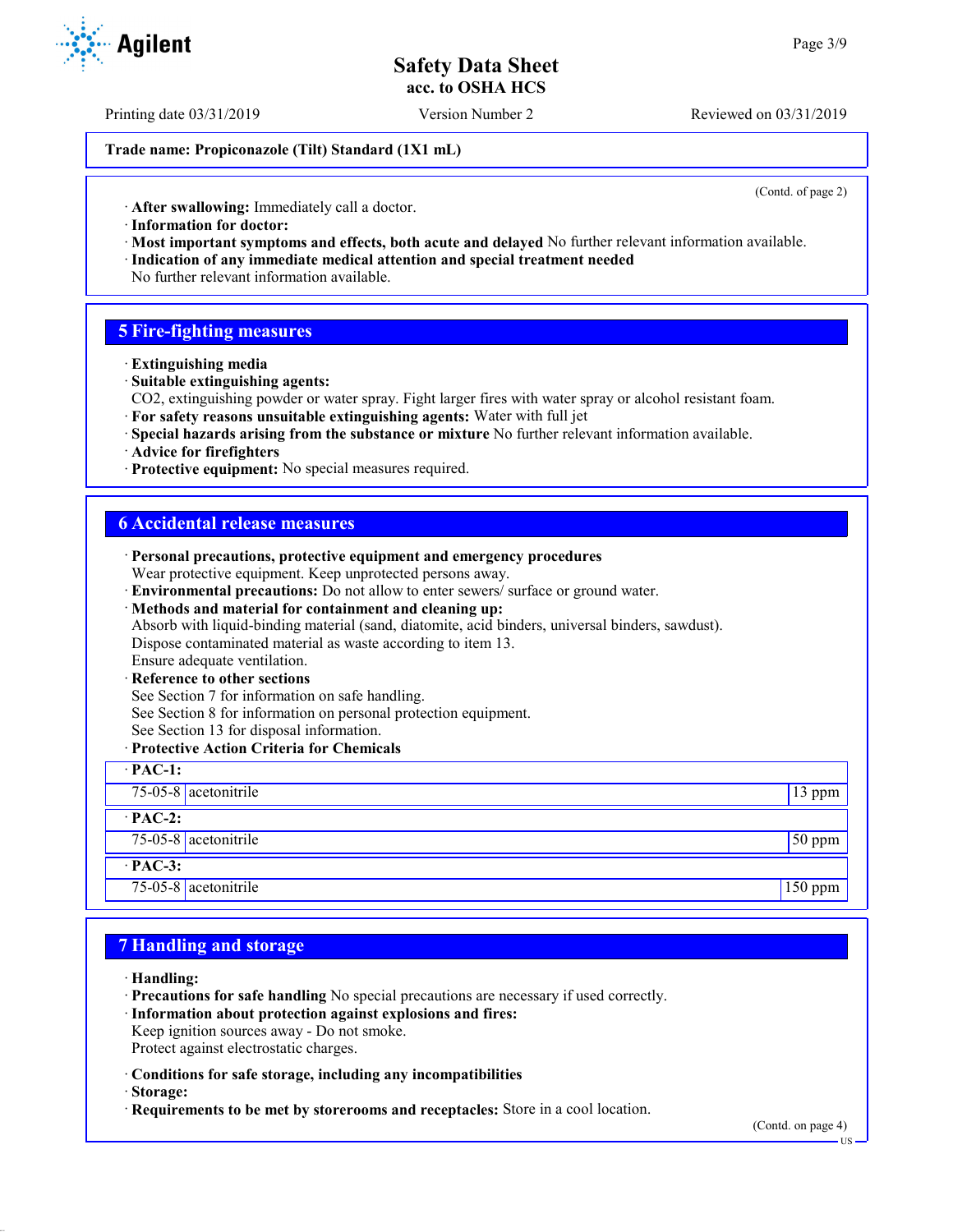Printing date 03/31/2019 Version Number 2 Reviewed on 03/31/2019

**Trade name: Propiconazole (Tilt) Standard (1X1 mL)**

(Contd. of page 3)

· **Further information about storage conditions:**

Keep receptacle tightly sealed.

Store in cool, dry conditions in well sealed receptacles.

· **Specific end use(s)** No further relevant information available.

# \* **8 Exposure controls/personal protection**

· **Additional information about design of technical systems:** No further data; see item 7.

### · **Control parameters**

### · **Components with limit values that require monitoring at the workplace:**

### **75-05-8 acetonitrile**

PEL Long-term value: 70 mg/m<sup>3</sup>, 40 ppm

REL Long-term value: 34 mg/m<sup>3</sup>, 20 ppm

TLV Long-term value:  $34 \text{ mg/m}^3$ ,  $20 \text{ ppm}$ 

### Skin

**Agilent** 

· **Additional information:** The lists that were valid during the creation were used as basis.

- · **Exposure controls**
- · **Personal protective equipment:**
- · **General protective and hygienic measures:**
- Keep away from foodstuffs, beverages and feed.
- Immediately remove all soiled and contaminated clothing.
- Wash hands before breaks and at the end of work.

Avoid contact with the eyes.

Avoid contact with the eyes and skin.

· **Breathing equipment:**

When used as intended with Agilent instruments, the use of the product under normal laboratory conditions and with standard practices does not result in significant airborne exposures and therefore respiratory protection is not needed.

Under an emergency condition where a respirator is deemed necessary, use a NIOSH or equivalent approved device/equipment with appropriate organic or acid gas cartridge.

### · **Protection of hands:**

Although not recommended for constant contact with the chemicals or for clean-up, nitrile gloves 11-13 mil thickness are recommended for normal use. The breakthrough time is 1 hr. For cleaning a spill where there is direct contact of the chemical, butyl rubber gloves are recommended 12-15 mil thickness with breakthrough times exceeding 4 hrs. Supplier recommendations should be followed.

### · **Material of gloves**

For normal use: nitrile rubber, 11-13 mil thickness

For direct contact with the chemical: butyl rubber, 12-15 mil thickness

- · **Penetration time of glove material**
- For normal use: nitrile rubber: 1 hour
- For direct contact with the chemical: butyl rubber: >4 hours

(Contd. on page 5)

US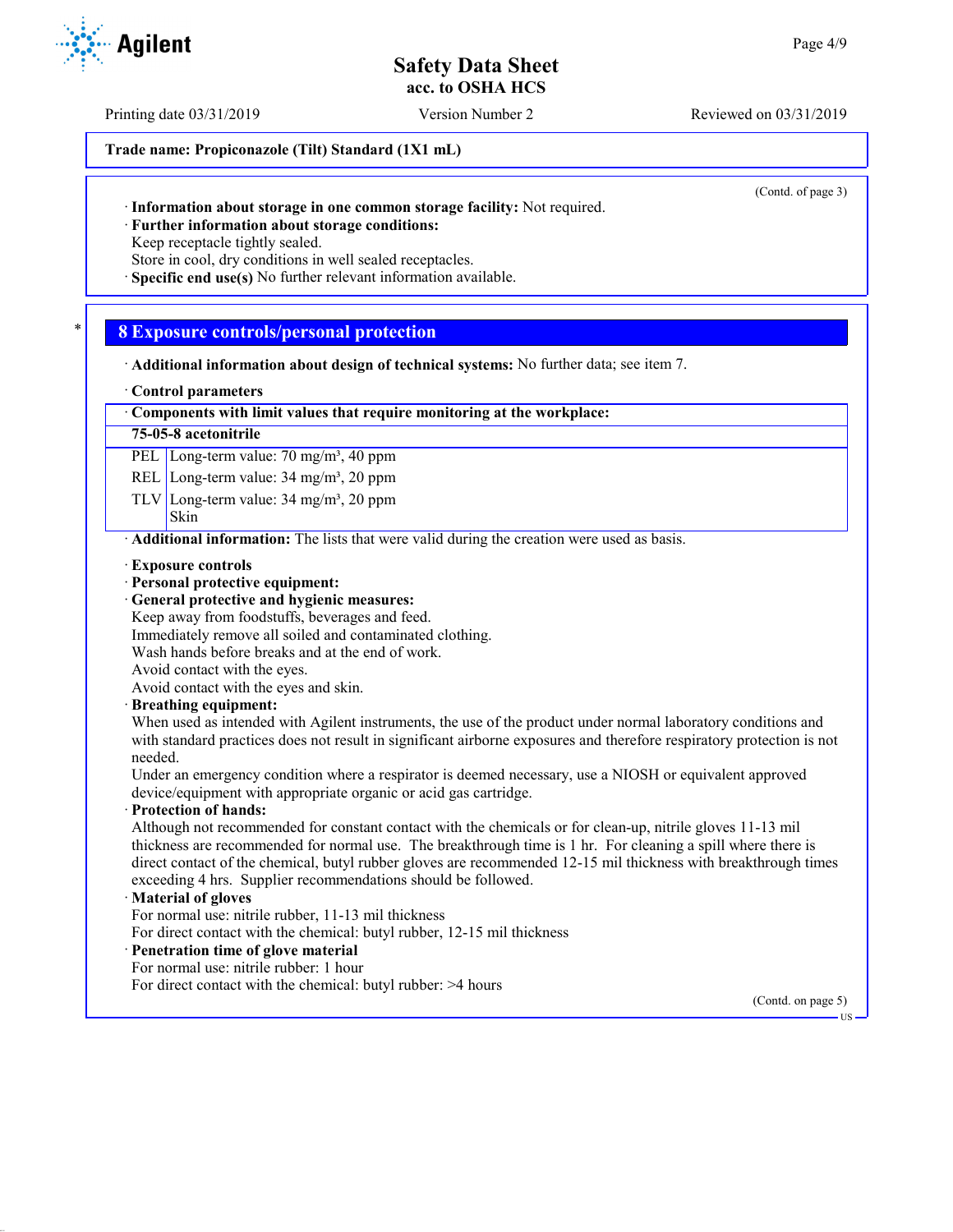Printing date 03/31/2019 Version Number 2 Reviewed on 03/31/2019

**Trade name: Propiconazole (Tilt) Standard (1X1 mL)**

(Contd. of page 4)

US

· **Eye protection:**



| <b>9 Physical and chemical properties</b>                                                         |                                                                                                      |
|---------------------------------------------------------------------------------------------------|------------------------------------------------------------------------------------------------------|
| · Information on basic physical and chemical properties<br><b>General Information</b>             |                                                                                                      |
| · Appearance:<br>Form:<br>Color:                                                                  | Fluid<br>Colorless                                                                                   |
| · Odor:<br>Odor threshold:                                                                        | Aromatic<br>Not determined.                                                                          |
| pH-value:                                                                                         | Not determined.                                                                                      |
| Change in condition<br><b>Melting point/Melting range:</b><br><b>Boiling point/Boiling range:</b> | -46 °C (-50.8 °F)<br>81 °C (177.8 °F)                                                                |
| · Flash point:                                                                                    | 2 °C (35.6 °F)                                                                                       |
| · Flammability (solid, gaseous):                                                                  | Not applicable.                                                                                      |
| · Ignition temperature:                                                                           | 525 °C (977 °F)                                                                                      |
| · Decomposition temperature:                                                                      | Not determined.                                                                                      |
| · Auto igniting:                                                                                  | Product is not selfigniting.                                                                         |
| Danger of explosion:                                                                              | Product is not explosive. However, formation of explosive air/vapor<br>mixtures are possible.        |
| <b>Explosion limits:</b><br>Lower:<br>Upper:                                                      | 4.4 Vol $\%$<br>16 Vol $%$                                                                           |
| $\cdot$ Vapor pressure at 20 °C (68 °F):                                                          | $0$ hPa $(0$ mm Hg)                                                                                  |
| $\cdot$ Density at 20 °C (68 °F):<br>· Relative density<br>· Vapor density<br>· Evaporation rate  | $0.786$ g/cm <sup>3</sup> (6.55917 lbs/gal)<br>Not determined.<br>Not determined.<br>Not determined. |
| · Solubility in / Miscibility with<br>Water:                                                      | Not miscible or difficult to mix.                                                                    |
| · Partition coefficient (n-octanol/water): Not determined.                                        |                                                                                                      |
| · Viscosity:<br>Dynamic:<br>Kinematic:                                                            | Not determined.<br>Not determined.                                                                   |
|                                                                                                   | (Contd. on page $6$ )                                                                                |

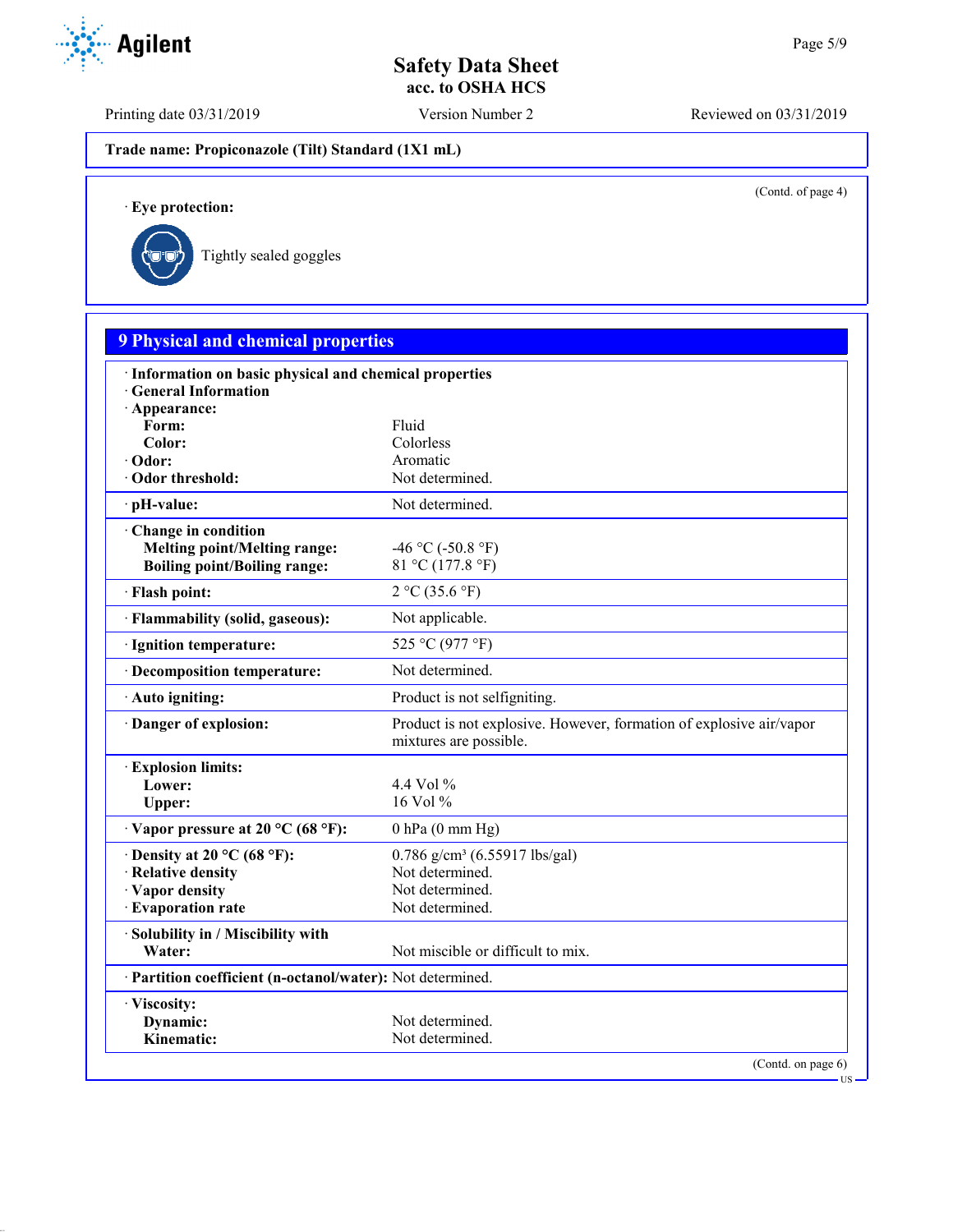Printing date 03/31/2019 Version Number 2 Reviewed on 03/31/2019

**Trade name: Propiconazole (Tilt) Standard (1X1 mL)**

(Contd. of page 5)

· **Solvent content: VOC content:** 0.00 %

0.0 g/l / 0.00 lb/gal · **Other information** No further relevant information available.

# **10 Stability and reactivity**

· **Reactivity** No further relevant information available.

· **Chemical stability**

- · **Thermal decomposition / conditions to be avoided:** No decomposition if used according to specifications.
- · **Possibility of hazardous reactions** No dangerous reactions known.
- · **Conditions to avoid** No further relevant information available.
- · **Incompatible materials:** No further relevant information available.
- · **Hazardous decomposition products:** No dangerous decomposition products known.

# **11 Toxicological information**

· **Information on toxicological effects**

· **Acute toxicity:**

· **LD/LC50 values that are relevant for classification:**

### **ATE (Acute Toxicity Estimate)**

| Oral          | LD50 | $1,320$ mg/kg (rat)                        |
|---------------|------|--------------------------------------------|
| Dermal $LD50$ |      | $\vert$ >2,000 mg/kg (rabbit)              |
|               |      | Inhalative $LC50/4 h   3,587 mg/L$ (mouse) |

### **75-05-8 acetonitrile**

| Oral   | LD <sub>50</sub> | $1,320$ mg/kg (rat)                    |
|--------|------------------|----------------------------------------|
| Dermal | LD50             | $\geq$ 2,000 mg/kg (rabbit)            |
|        |                  | Inhalative LC50/4 h 3,587 mg/L (mouse) |

### · **Primary irritant effect:**

· **on the skin:** No irritant effect.

· **on the eye:** Irritating effect.

· **Sensitization:** No sensitizing effects known.

· **Additional toxicological information:**

The product shows the following dangers according to internally approved calculation methods for preparations: Harmful

# Irritant

### · **Carcinogenic categories**

· **IARC (International Agency for Research on Cancer)**

None of the ingredients is listed.

### · **NTP (National Toxicology Program)**

None of the ingredients is listed.

(Contd. on page 7)

T TO

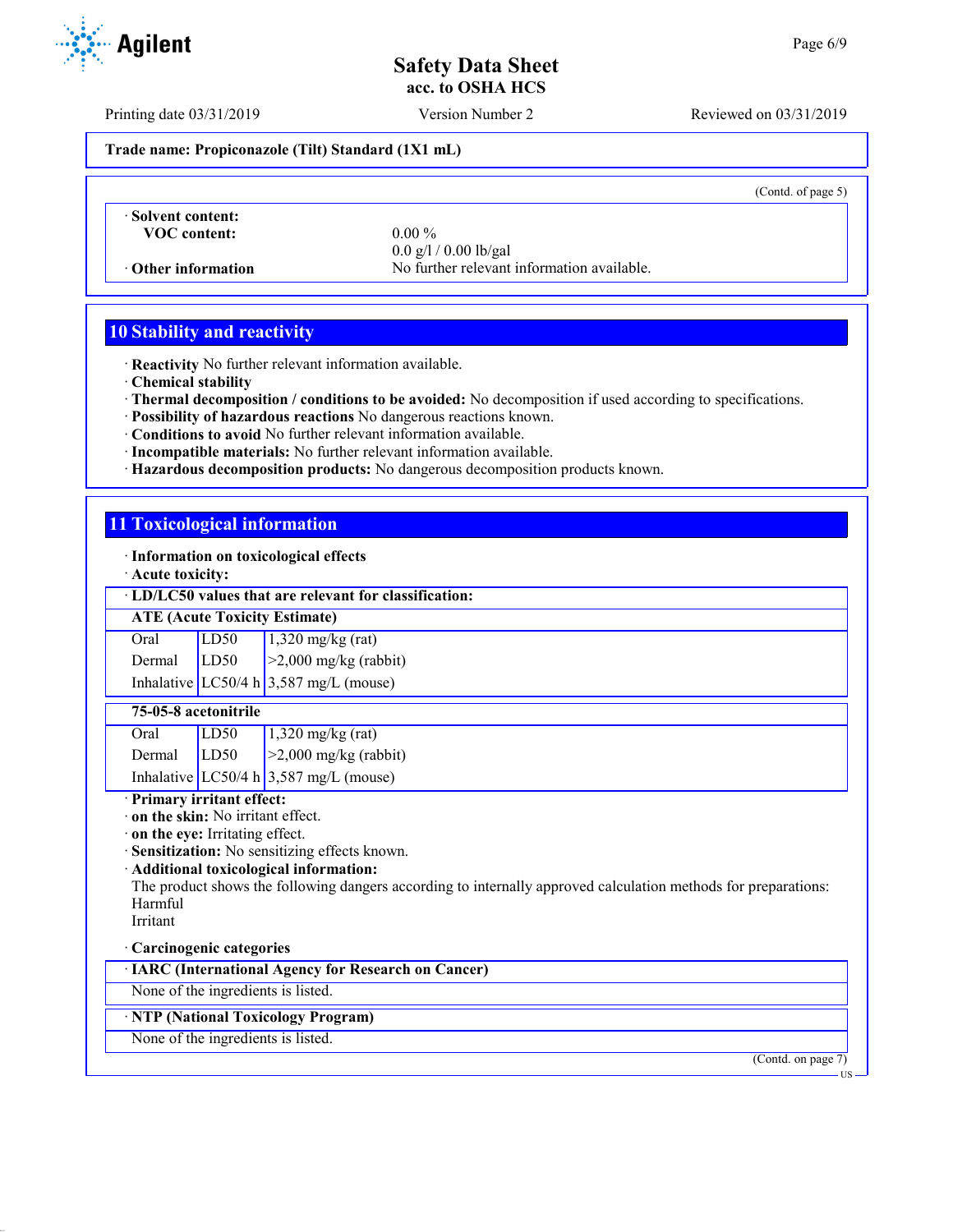Printing date 03/31/2019 Version Number 2 Reviewed on 03/31/2019

**Trade name: Propiconazole (Tilt) Standard (1X1 mL)**

· **OSHA-Ca (Occupational Safety & Health Administration)**

None of the ingredients is listed.

# **12 Ecological information**

### · **Toxicity**

- · **Aquatic toxicity:** No further relevant information available.
- · **Persistence and degradability** No further relevant information available.
- · **Behavior in environmental systems:**
- · **Bioaccumulative potential** No further relevant information available.
- · **Mobility in soil** No further relevant information available.
- · **Additional ecological information:**

### · **General notes:**

Water hazard class 2 (Self-assessment): hazardous for water

Do not allow product to reach ground water, water course or sewage system.

Danger to drinking water if even small quantities leak into the ground.

- · **Results of PBT and vPvB assessment**
- · **PBT:** Not applicable.
- · **vPvB:** Not applicable.
- · **Other adverse effects** No further relevant information available.

# **13 Disposal considerations**

· **Waste treatment methods**

· **Recommendation:**

Must not be disposed of together with household garbage. Do not allow product to reach sewage system.

· **Uncleaned packagings:**

· **Recommendation:** Disposal must be made according to official regulations.

# **14 Transport information**

| · Not Regulated, De minimus Quantities                   |                                                     |                    |
|----------------------------------------------------------|-----------------------------------------------------|--------------------|
| · UN-Number<br>· DOT, IMDG, IATA                         | <b>UN1648</b>                                       |                    |
| · UN proper shipping name<br>$\cdot$ DOT<br>· IMDG, IATA | Acetonitrile mixture<br><b>ACETONITRILE</b> mixture |                    |
| · Transport hazard class(es)<br>· DOT, IMDG, IATA        |                                                     |                    |
|                                                          |                                                     |                    |
| $\cdot$ Class                                            | 3 Flammable liquids                                 |                    |
|                                                          |                                                     | (Contd. on page 8) |



(Contd. of page 6)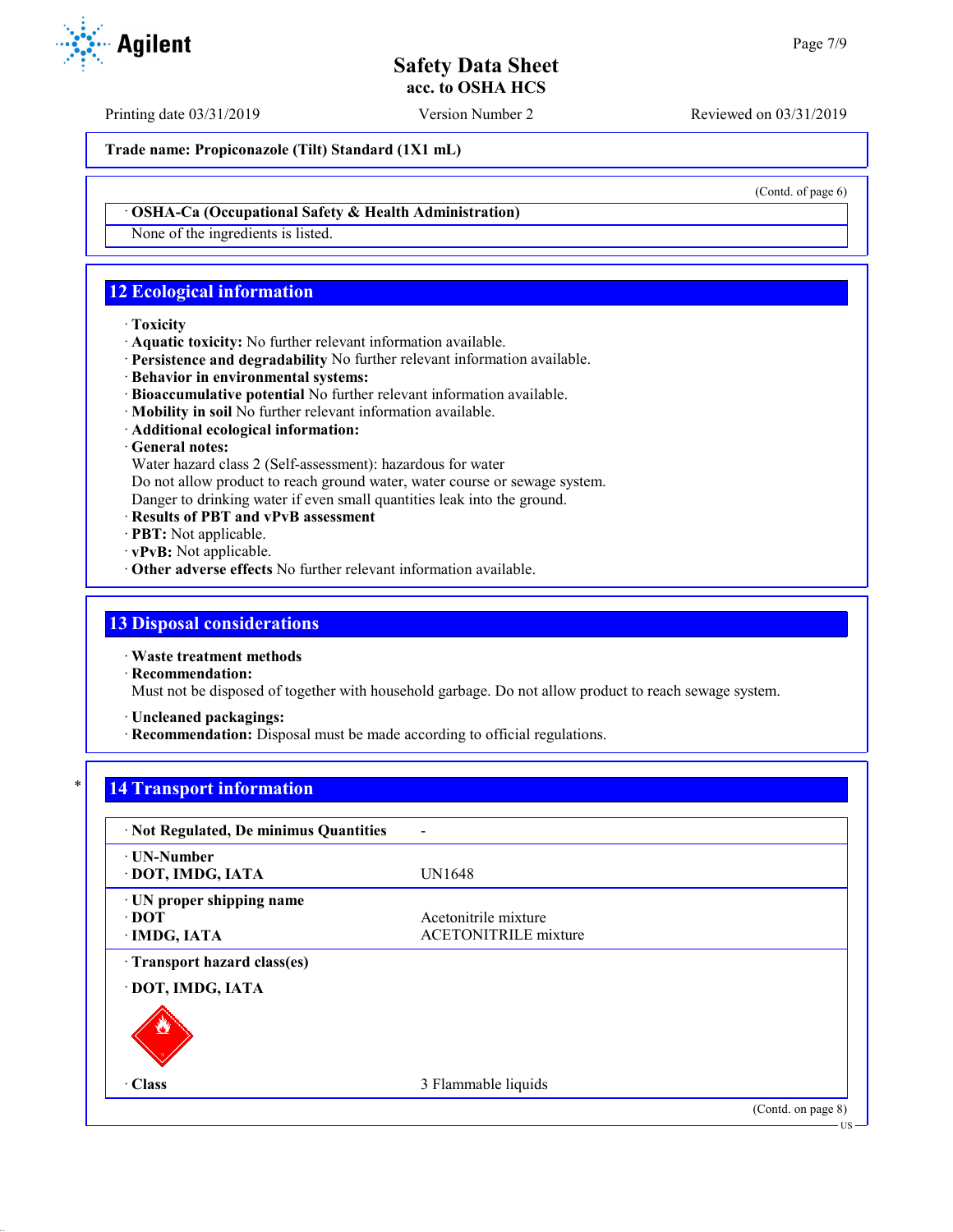Printing date 03/31/2019 Version Number 2 Reviewed on 03/31/2019

**Trade name: Propiconazole (Tilt) Standard (1X1 mL)**

|                                            | (Contd. of page 7)                               |  |  |
|--------------------------------------------|--------------------------------------------------|--|--|
| · Label                                    | 3                                                |  |  |
| · Packing group                            |                                                  |  |  |
| · DOT, IMDG, IATA                          | $_{\rm II}$                                      |  |  |
| <b>Environmental hazards:</b>              | Not applicable.                                  |  |  |
| Special precautions for user               | Warning: Flammable liquids                       |  |  |
| Danger code (Kemler):                      | 33                                               |  |  |
| <b>EMS Number:</b>                         | $F-E$ , $S-D$                                    |  |  |
| · Stowage Category                         | B                                                |  |  |
| · Stowage Code                             | SW2 Clear of living quarters.                    |  |  |
| Transport in bulk according to Annex II of |                                                  |  |  |
| <b>MARPOL73/78 and the IBC Code</b>        | Not applicable.                                  |  |  |
| · Transport/Additional information:        |                                                  |  |  |
| $\cdot$ DOT                                |                                                  |  |  |
| · Quantity limitations                     | On passenger aircraft/rail: 5 L                  |  |  |
|                                            | On cargo aircraft only: 60 L                     |  |  |
| $\cdot$ IMDG                               |                                                  |  |  |
| $\cdot$ Limited quantities (LQ)            | 1L                                               |  |  |
| <b>Excepted quantities (EQ)</b>            | Code: E2                                         |  |  |
|                                            | Maximum net quantity per inner packaging: 30 ml  |  |  |
|                                            | Maximum net quantity per outer packaging: 500 ml |  |  |
| · UN "Model Regulation":                   | UN 1648 ACETONITRILE MIXTURE, 3, II              |  |  |

# **15 Regulatory information**

· **Safety, health and environmental regulations/legislation specific for the substance or mixture** · **Sara**

· **Section 355 (extremely hazardous substances):**

None of the ingredients is listed.

· **Section 313 (Specific toxic chemical listings):**

All ingredients are listed.

· **TSCA (Toxic Substances Control Act):**

75-05-8 acetonitrile · **Proposition 65**

· **Chemicals known to cause cancer:**

None of the ingredients is listed.

· **Chemicals known to cause reproductive toxicity for females:**

None of the ingredients is listed.

· **Chemicals known to cause reproductive toxicity for males:**

None of the ingredients is listed.

· **Chemicals known to cause developmental toxicity:**

None of the ingredients is listed.

(Contd. on page 9)

US

Agilent